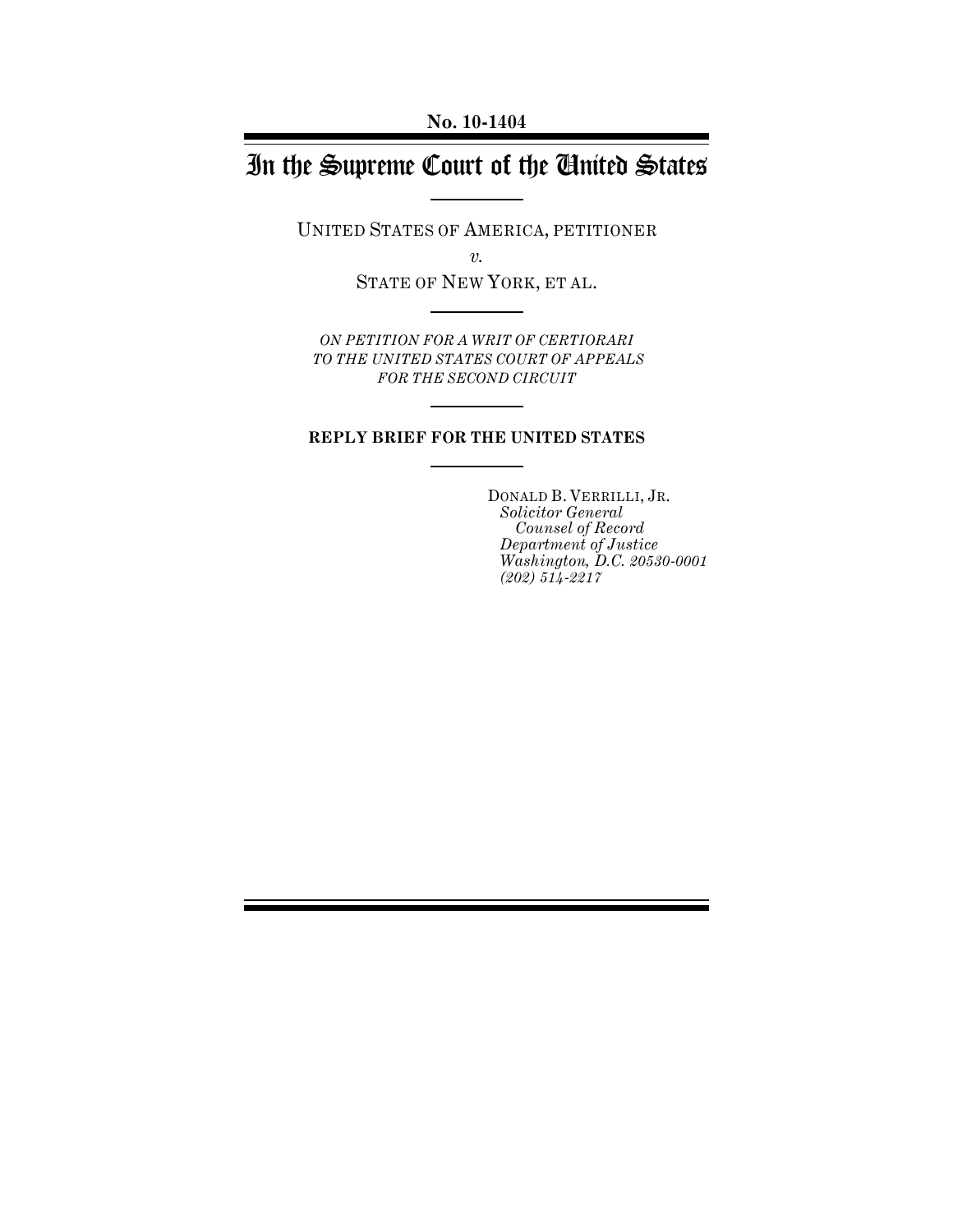## **TABLE OF CONTENTS**

|                                                                | Page |
|----------------------------------------------------------------|------|
| A. The United States is not subject to laches when it          |      |
| sues to protect its sovereign interests $\dots\dots\dots\dots$ |      |
| B. The court of appeals' decision conflicts with $City$        |      |
| of Sherrill by foreclosing appropriate, non-                   |      |
|                                                                |      |

# **TABLE OF AUTHORITIES**

## Cases:

| <i>Brooks v. Nez Perce County, 670 F.2d 835 (9th Cir.</i>                 |
|---------------------------------------------------------------------------|
| City of Sherrill v. Oneida Indian Nation, 544 U.S.                        |
| County of Oneida v. Oneida Indian Nation, 470 U.S.                        |
|                                                                           |
| Heckler v. Community Health Servs., 467 U.S. 51                           |
| Navajo Tribe of Indians v. New Mexico, 809 F.2d                           |
| <i>Occidental Life Ins. Co. v. EEOC, 432 U.S. 355 (1977)</i> 4            |
| Oneida Indian Nation v. County of Oneida, 414 U.S.                        |
| United States v. Beebe, 127 U.S. 338 (1888) $\ldots \ldots \ldots \ldots$ |
| United States v. Jicarilla Apache Nation, 131 S. Ct.                      |
| United States v. Kirkpatrick, 22 U.S. (9 Wheat.)                          |
| United States v. Knight, 39 U.S. (14 Pet.) 301 (1840) $\ldots$ 5          |
| United States v. Minnesota, 270 U.S. 181 (1926) $\ldots \ldots$ 10        |

# (I)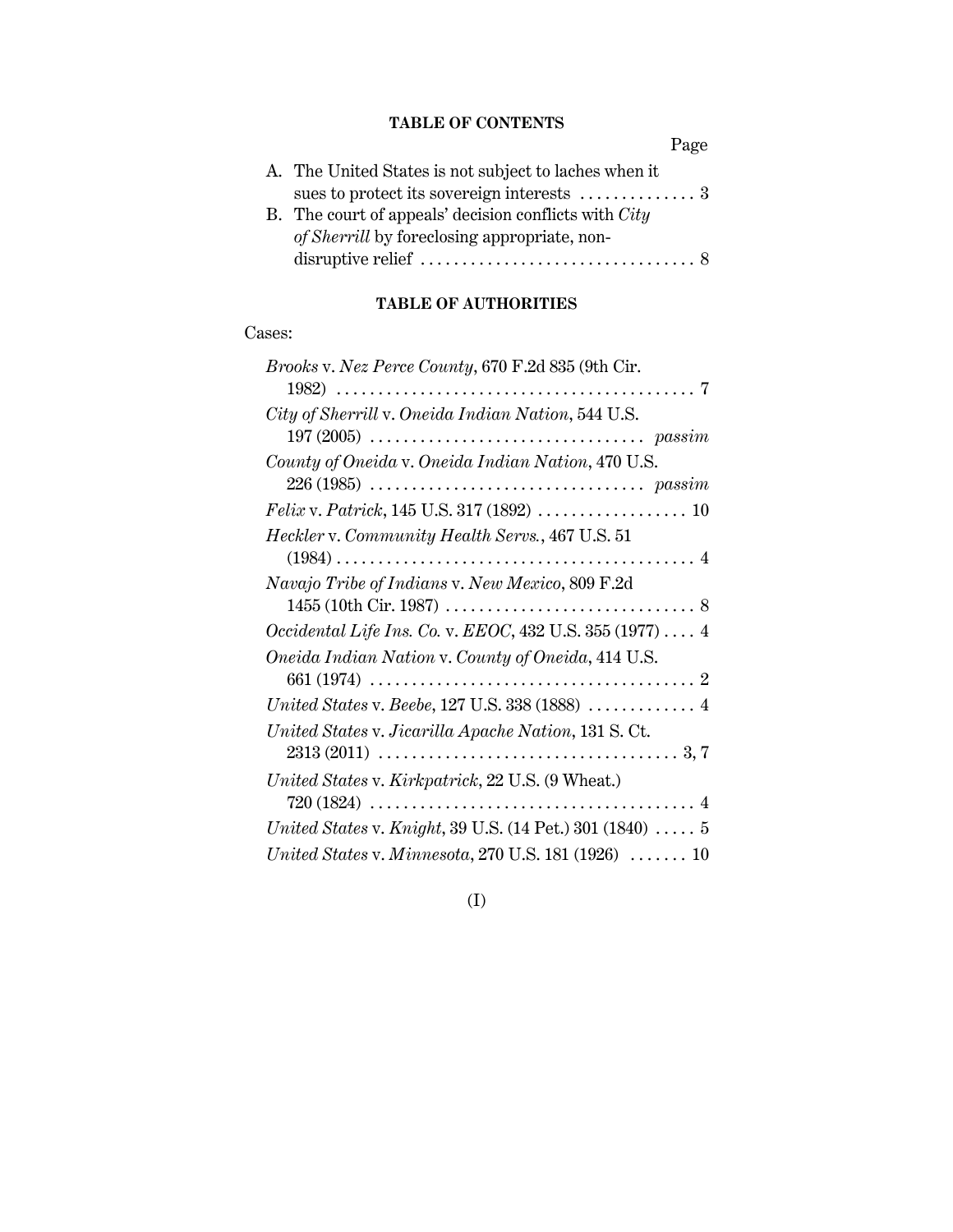| Cases-Continued:<br>Page                                                                                    |  |
|-------------------------------------------------------------------------------------------------------------|--|
| Utah Power & Light Co. v. United States, 243 U.S.                                                           |  |
| Yankton Sioux Tribe of Indians v. United States,                                                            |  |
| Statutes:                                                                                                   |  |
| Trade and Intercourse Act of 1793, ch. 19, § 8,                                                             |  |
| $1 \text{ Stat.} 330 \ldots \ldots \ldots \ldots \ldots \ldots \ldots \ldots \ldots \ldots \ldots \ldots 5$ |  |
|                                                                                                             |  |
|                                                                                                             |  |
|                                                                                                             |  |
|                                                                                                             |  |
|                                                                                                             |  |
| Miscellaneous:                                                                                              |  |

| H.R. Rep. No. 1534, 89th Cong., 2d Sess. $(1966)$ 6 |  |
|-----------------------------------------------------|--|
| S. Rep. No. 1328, 89th Cong., 2d Sess. $(1966)$ 6   |  |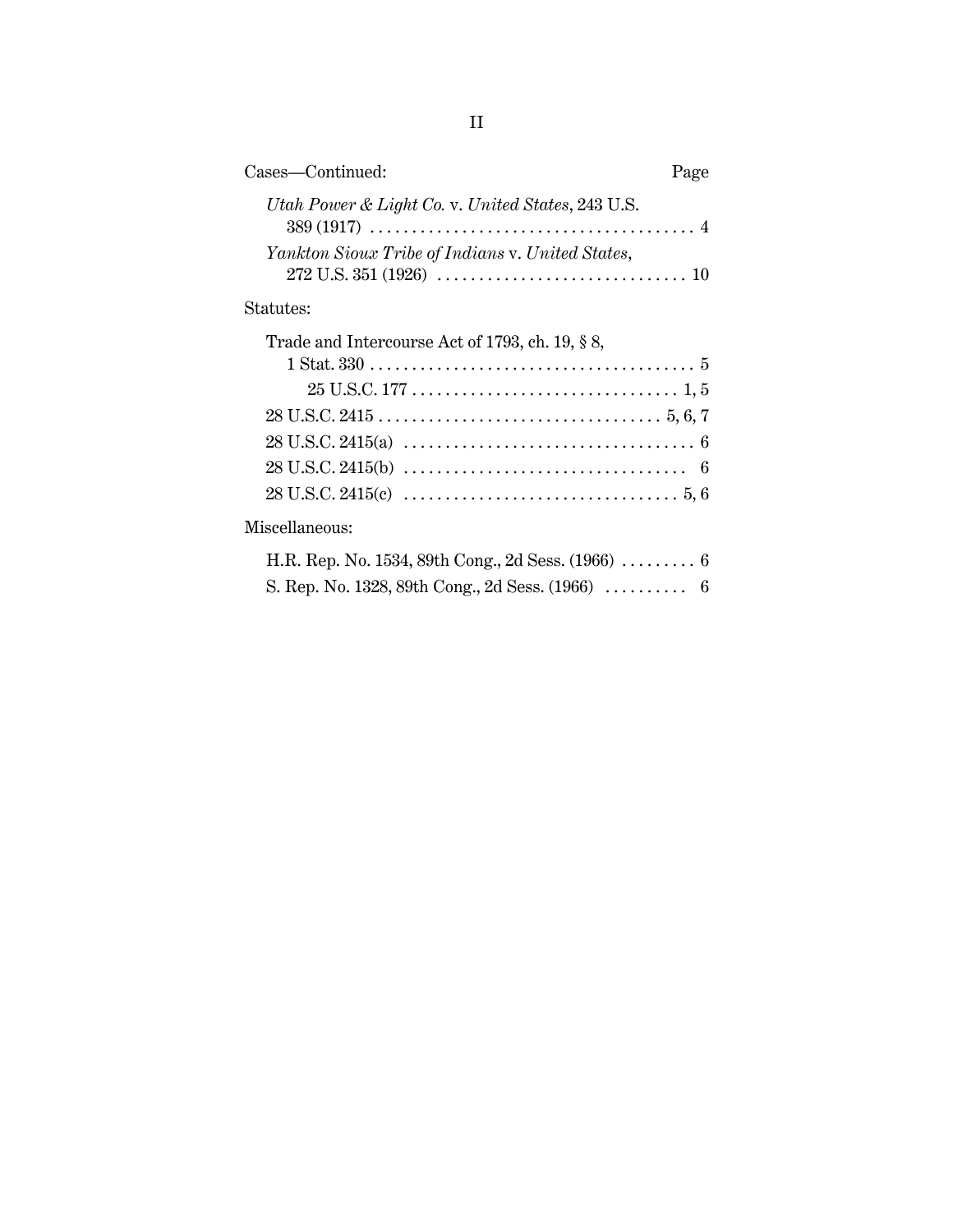# In the Supreme Court of the United States

No. 10-1404

UNITED STATES, PETITIONER

*v.*

STATE OF NEW YORK, ET AL.

*ON PETITION FOR A WRIT OF CERTIORARI TO THE UNITED STATES COURT OF APPEALS FOR THE SECOND CIRCUIT*

#### **REPLY BRIEF FOR THE UNITED STATES**

Since 1790, the Trade and Intercourse Act (also known as the Nonintercourse Act and currently codified as amended at 25 U.S.C. 177) has precluded the alienation of Indian land without the approval of the United States. See *County of Oneida* v. *Oneida Indian Nation*, 470 U.S. 226, 231-233, 245-246 (1985) (*Oneida II* ). Between 1795 and 1846, respondent State of New York repeatedly purchased lands from the Oneida Indian Nation without federal approval and resold those lands to non-Indian settlers at prices several multiples higher. See Pet. 4-5 & n.1.

In this case, the United States seeks to exercise its sovereign right to enforce the Nonintercourse Act by recovering monetary damages, such as disgorgement of profits, from the State. A divided panel of the court of appeals, however, held that the United States cannot recover damages because, in the court's view, *any* claim predicated on violations of the Act is necessarily too

(1)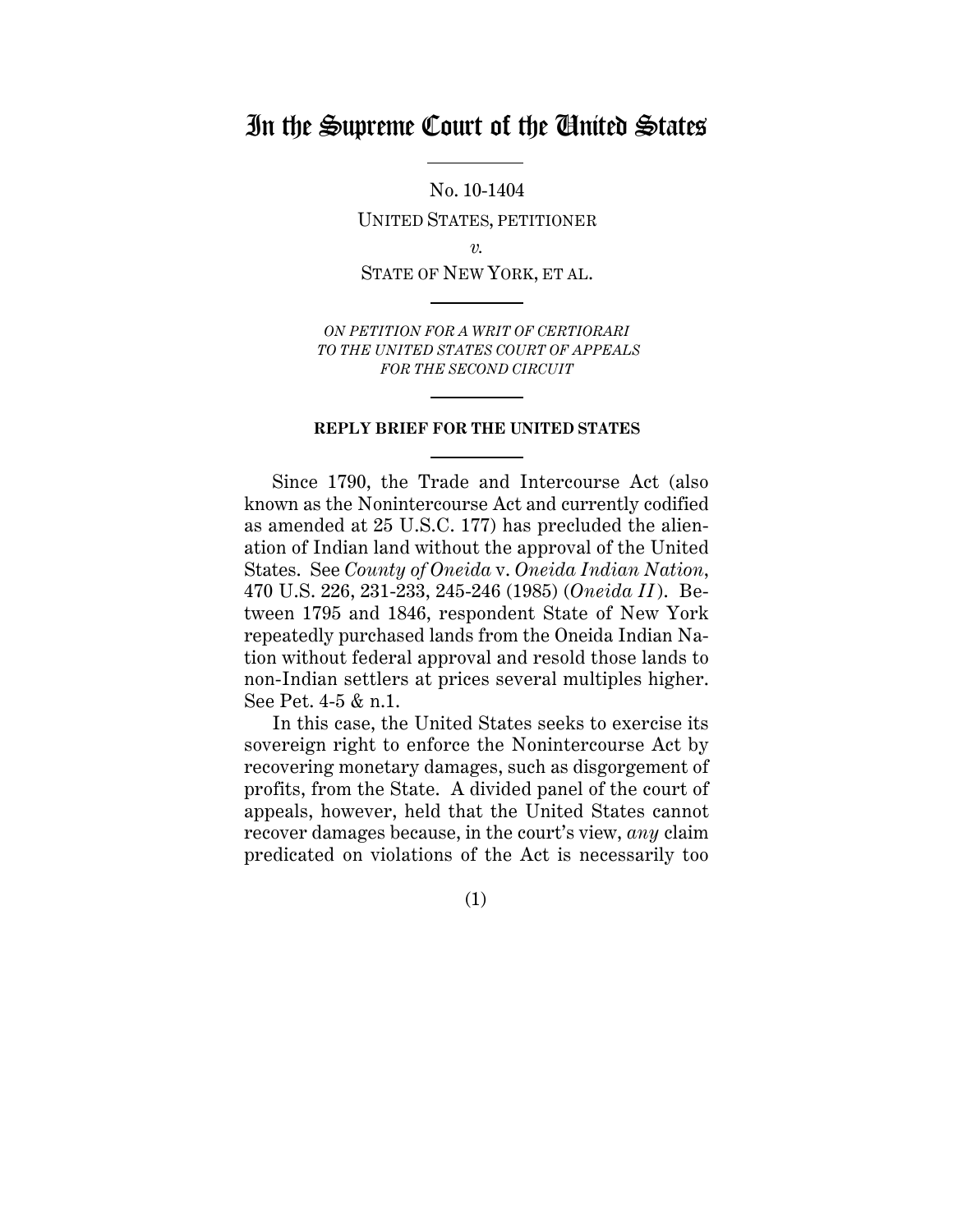"disruptive of justified societal interests that have developed over a long period of time \* \* \* *regardless of the particular remedy sought*." Pet. App. 44a (emphasis added). Respondents acknowledge (Br. in Opp. 22-23) that the United States does not seek ejectment of current landowners or possession of the lands at issue.<sup>1</sup> They nevertheless contend (*id*. at 23) that the court of appeals correctly found that monetary remedies against the State would be similarly "disruptive" and therefore also barred, simply because those remedies would ultimately be "predicated" on the proposition that the original transactions "were invalid in the first instance."

The court of appeals' decision is inconsistent with the long-standing principle that laches does not apply to the United States when it acts in its sovereign capacity to enforce a federal statute. The court of appeals' decision also vitiates decades of litigation—including two decisions of this Court in a case that was very closely related to this one, see *Oneida II*, *supra*; *Oneida Indian Nation* v. *County of Oneida*, 414 U.S. 661 (1974) (*Oneida I*)—as well as Congress's repeated actions to except cases like this from any statute of limitations. Moreover, the court of appeals' decision conflicts with *City of Sherrill* v. *Oneida Indian Nation*, 544 U.S. 197 (2005), by categorically foreclosing all forms of relief, even non-disruptive

 $1$  The State is the only defendant named in the United States' current complaint-in-intervention. See Pet. ii. The County of Oneida and the County of Madison are defendants in the complaint filed by the Oneida Indian Nation of New York, the Oneida Tribe of Indians of Wisconsin, and the Oneida of the Thames (collectively, the Tribes or the Oneidas). See *ibid*. Because the State and the Counties have jointly filed a single brief in opposition to both the United States' petition (No. 10-1404) and the Tribes' petition (No. 10-1420), this reply generally refers to them all as "respondents."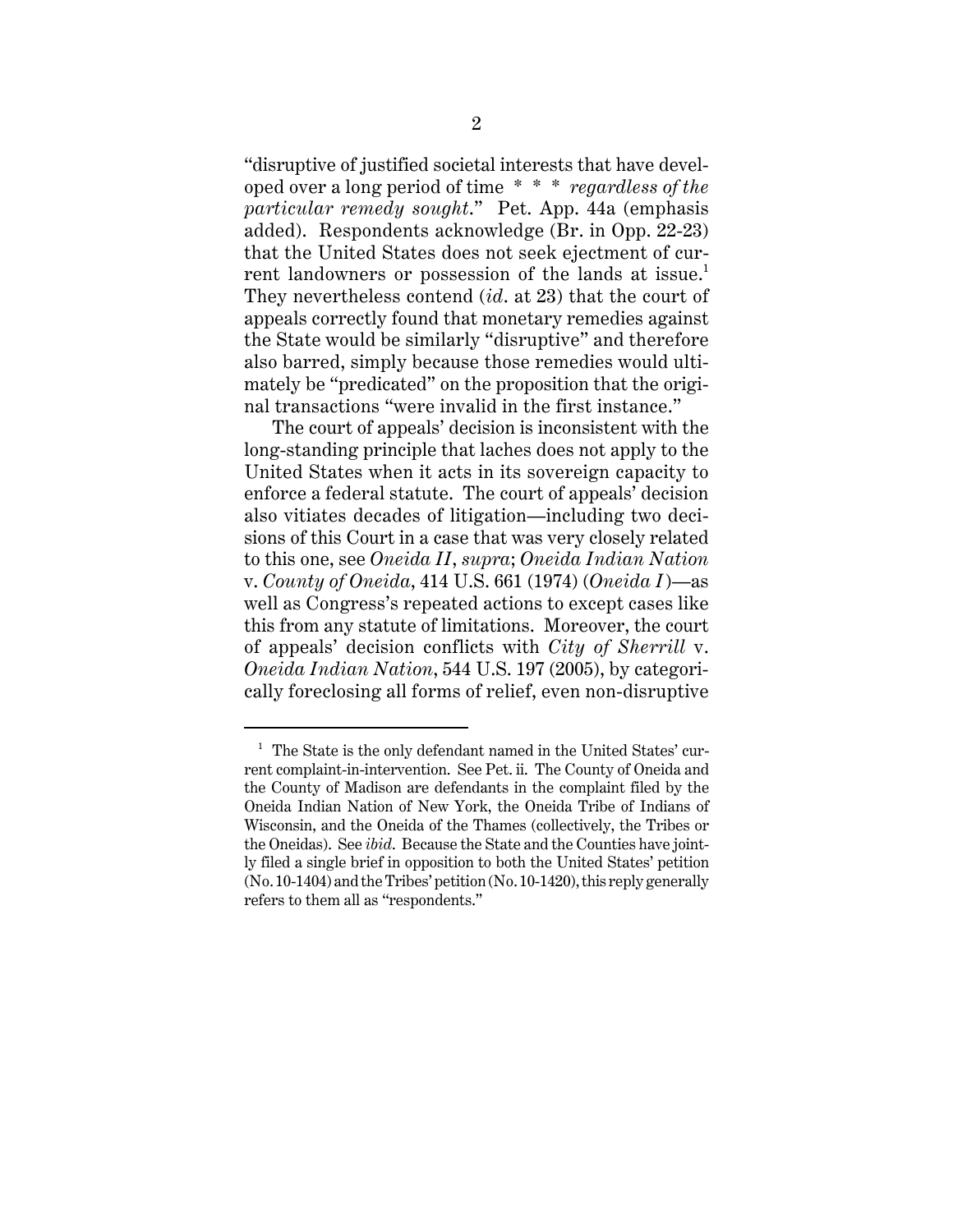forms like monetary damages. It thus precludes *any* redress for what this Court has acknowledged to be the State's "grave \* \* \* wrongs." *Id*. at 216 n.11. This Court's review is accordingly warranted.

#### **A. The United States Is Not Subject To Laches When It Sues To Protect Its Sovereign Interests**

1. In its certiorari petition, the United States explains that violations of the Nonintercourse Act "invade the sovereign rights of the United States," Pet. 18-19, and, as a result, that laches does not apply to the United States' suit to enforce that Act. Pet. 19-21. Respondents do not seriously dispute the sovereign nature of the United States' interests in enforcing the Nonintercourse Act. See Pet. 18-19. Nor could they plausibly do so. After the petition was filed, this Court decided *United States* v. *Jicarilla Apache Nation*, 131 S. Ct. 2313 (2011), which re-affirmed that, when the United States acts as trustee for Indian Tribes, it does so "as a sovereign," and it "pursue[s] its own policy goals" as "the governing authority enforcing statutory law." *Id*. at 2324 (quotation marks and citation omitted). See also *id*. at 2326 ("[T]he Government exercises its carefully delimited trust responsibilities in a sovereign capacity to implement national policy respecting the Indian tribes.").

2. Respondents attempt to minimize the effect of the court of appeals' ruling on laches by asserting that the decision does not "purport[] to articulate generally applicable principles of laches," but instead only to "craft[] and appl[y] an equitable bar peculiar to the particular historical context here." Br. in Opp. 30. That assertion cannot disguise the true significance of the court of appeals' decision as an unprecedented departure from the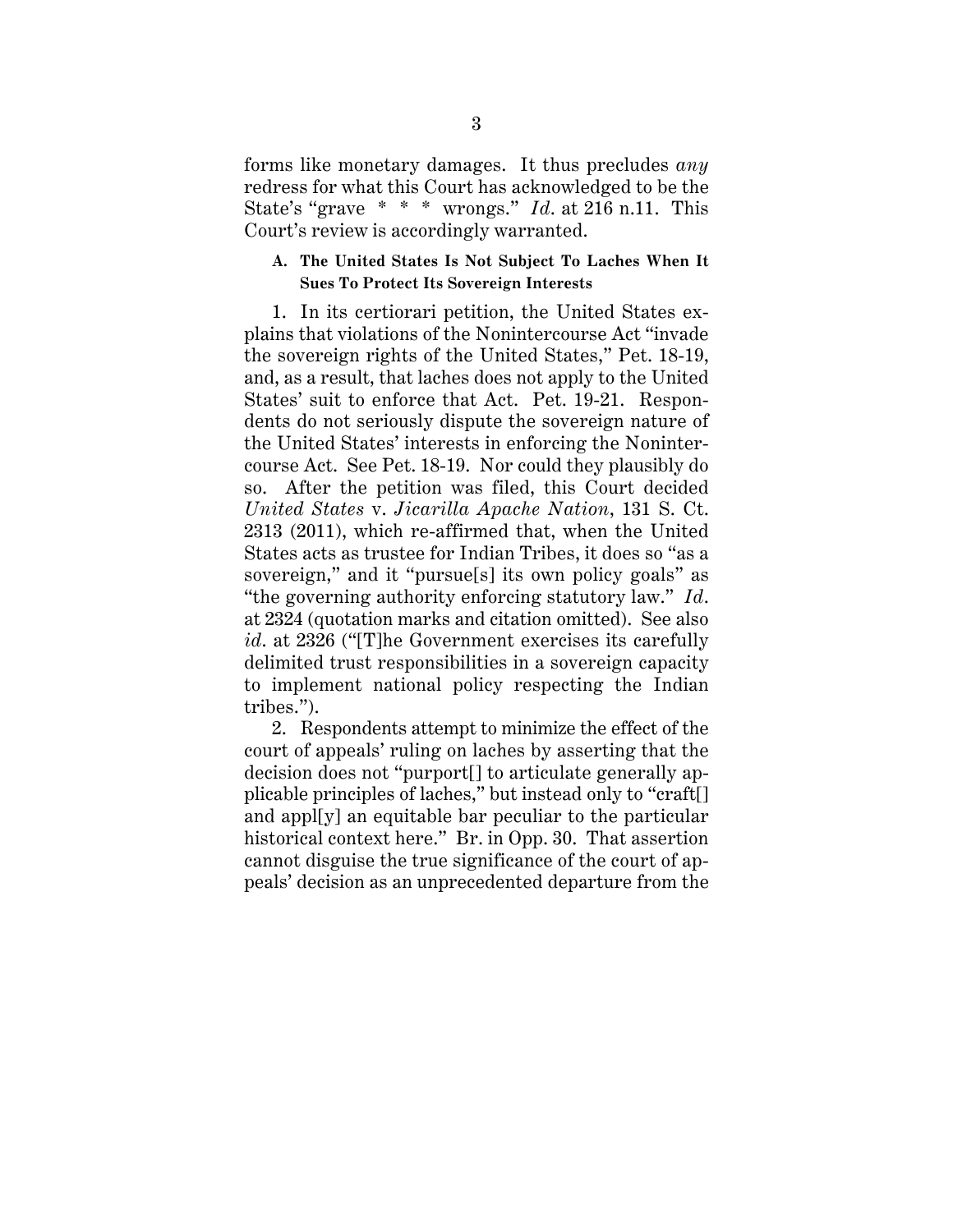deep-rooted principle that "laches is not imputable to the Government." *United States* v. *Kirkpatrick*, 22 U.S. (9 Wheat.) 720, 735 (1824) (Story, J.); see also *Utah Power & Light Co.* v. *United States*, 243 U.S. 389, 409  $(1917)$  ("[L]aches  $* * *$  on the part of officers of the Government is no defense to a suit by it to enforce a public right or protect a public interest.").

Respondents suggest that the cases cited in the United States' petition (at 19-20) are distinguishable because "none of th[ose] cases involved centuries-old transactions or the scope of disruption presented by this and other Indian land claims dating from the early years of this Nation." Br. in Opp. 31. But respondents cite no case in which laches *was* applied to bar a claim brought by the United States in its sovereign capacity.<sup>2</sup>

Respondents attempt to excuse the State's conduct by saying that, at times, "the United States encouraged and assisted in the State's acquisition of the Oneidas' former reservation lands." Br. in Opp. 30; see also *id*. at 6-7.<sup>3</sup> There have undoubtedly been lengthy periods of

<sup>2</sup> Respondents note (Br. in Opp. 31) that laches was applied in *United States* v. *Beebe*, 127 U.S. 338 (1888), but the Court explained that it departed from the general rule (which it described as "past all controversy or doubt") only because the suit, although formally brought in the government's name, was "not for the purpose of asserting any public right or protecting any public interest." *Id*. at 344, 347. That condition plainly does not obtain here. Respondents also invoke *Occidental Life Insurance Co.* v. *EEOC*, 432 U.S. 355 (1977), and *Heckler* v. *Community Health Services*, 467 U.S. 51 (1984), see Br. in Opp. 30-31, but the United States explains in its petition (at  $20 \& n.6$ ) why those cases lend no support to the court of appeals' decision.

<sup>&</sup>lt;sup>3</sup> Respondents do not contend that the United States actually authorized the State's transactions as required by the Nonintercourse Acts, which would have required formal ratification of a treaty by the United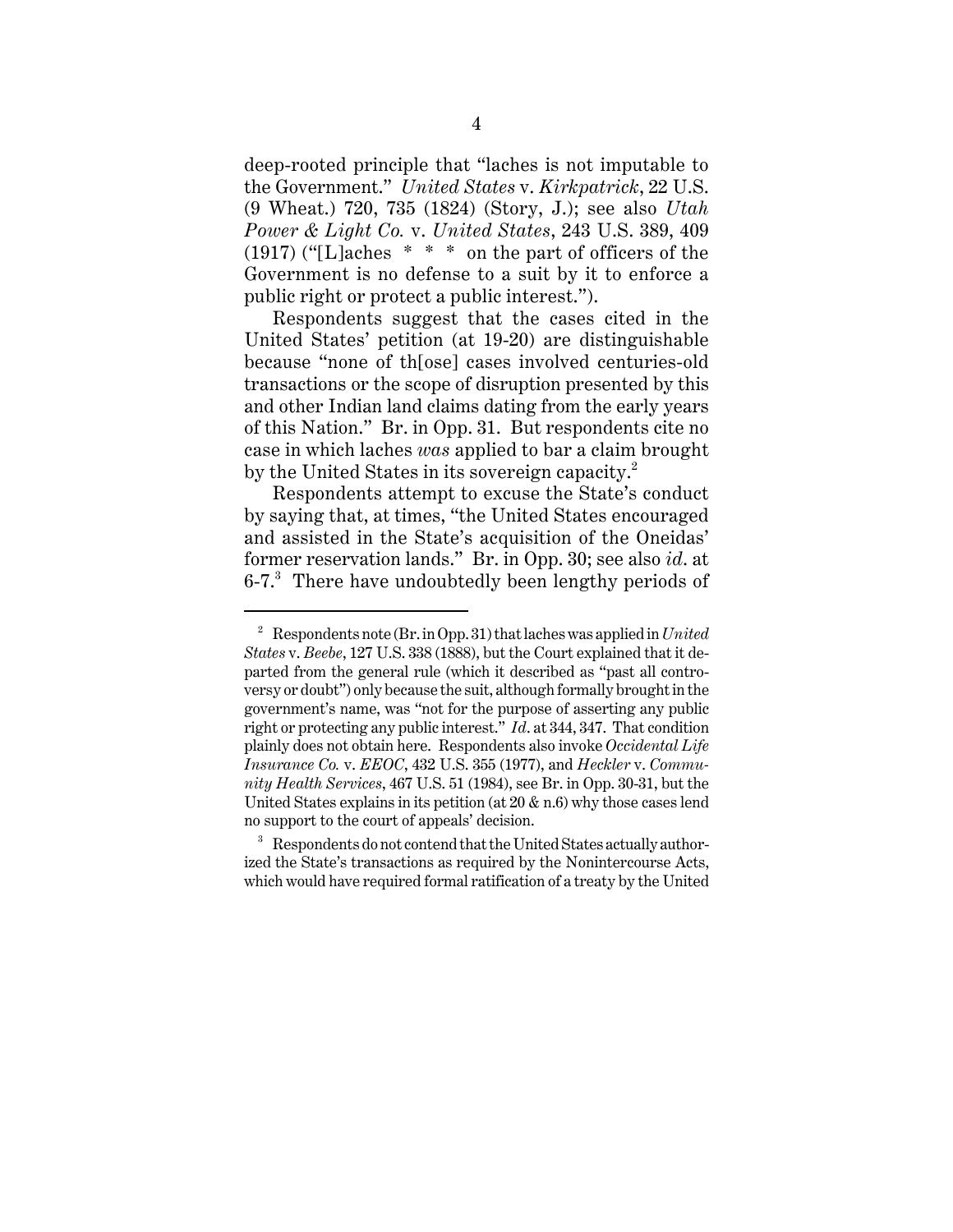this Nation's history during which federal officials were less than vigilant in their enforcement of the Nonintercourse Act. But barring this suit for that reason would contravene the "great principle of public policy" that prevents laches from being applied against the government *(i.e.*, "that the public interest should not be prejudiced by the negligence of public officers"). *United States* v. *Knight*, 39 U.S. (14 Pet.) 301, 315 (1840). Moreover, as this Court observed in *Oneida II*, the legislative history of the statute of limitations that Congress enacted in 1966 (and extended in 1972, 1977, 1980, and 1982) "is replete with evidence of Congress'[s] concern that the United States had failed to live up to its responsibilities as trustee for the Indians." 470 U.S. at 244; see Pet. 2-3. Congress's response to those prior failures was not, as respondents would have it, to declare that all such land claims were extinguished, but rather to enact a statute that *preserved* such claims.

3. As the petition explains (at 21-22), using a delaybased defense to bar the United States' claim was especially inappropriate because Congress has expressly preserved claims such as the one at issue here by adopting and repeatedly extending a statute of limitations governing Indian land claims brought by the United States or by Tribes.

Respondents do not deny that the claims in this case are not barred by the statute-of-limitation provisions in 28 U.S.C. 2415. Instead, they suggest (Br. in Opp. 27) that those limitations periods are inapplicable because Section 2415(c) states that "[n]othing herein shall be deemed to limit the time for bringing an action to estab-

States. See 25 U.S.C. 177; Trade and Intercourse Act of 1793, ch. 19, § 8, 1 Stat. 330.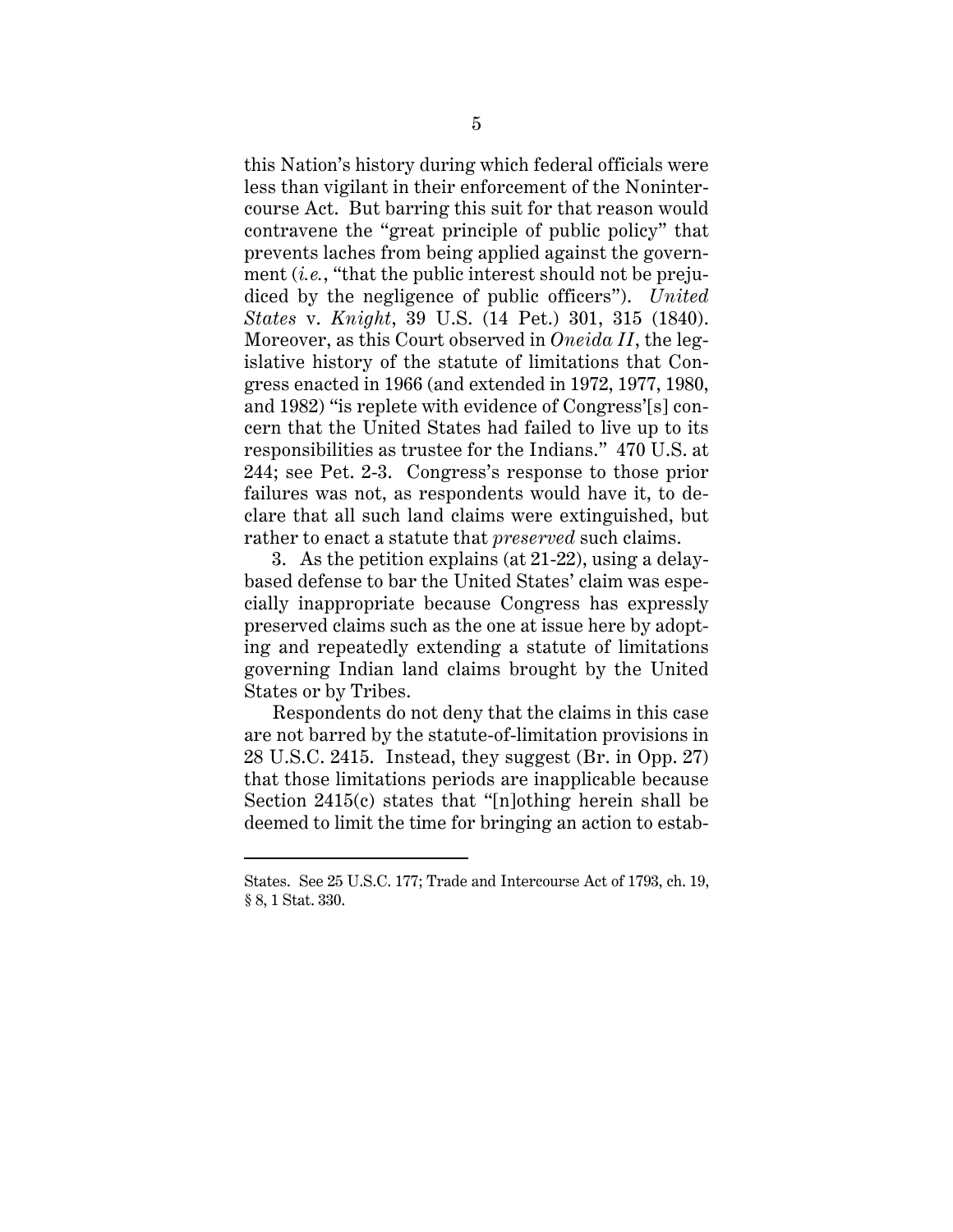lish the title to, or right of possession of, real or personal property." But that provision cannot be read to subvert Congress's intention that "action[s] to recover *damages*" for "trespass" or "conversion" brought by or on behalf of Indian Tribes would be subject to the defined statutory limitations periods, 28 U.S.C. 2415(b) (emphasis added), which have not expired. In any event, Section 2415(c) is notably unhelpful to respondents' position, because the United States' suit would not be timebarred if it were encompassed by that subsection, which provides that government suits "to establish the title to, or right of possession of, real or personal property" are not subject to the limitations periods in other parts of Section 2415, and which does not contemplate the application of *any* alternative timing requirement. See S. Rep. No. 1328, 89th Cong., 2d Sess. 3 (1966) (explaining that Section 2415(c) "makes it clear that no one can acquire title to Government property by adverse possession or other means," because it "provid[es] that there is no time limit within which the Government must bring" the actions listed in Section 2415(c)); H.R. Rep. No. 1534, 89th Cong., 2d Sess. 5 (1966) (same).<sup>4</sup>

<sup>4</sup> Respondents insinuate (Br. in Opp. 27) that the United States described the statute of limitations as inapplicable in its amicus brief in *Oneida II*. The passage they cite, however, was to the same effect as the discussion above: that Congress's "extensions of the statute of limitations were intended to *preserve damage actions* based on eastern Indian land claims, including those of the Oneidas." U.S. Amicus Br. at 25, *Oneida II*, *supra* (Nos. 83-1065 and 83-1240) (emphasis added); see also *id*. at 24 (the statute "clearly reflects a congressional intent that a tribal possessory action such as that involved here is *not* barred by a statute of limitations"). Far from suggesting that Section 2415(a) and (b) were irrelevant, the United States disclaimed (*id*. at 24-25) as "no longer accurate" some pre-1982 statements in the legislative history suggesting that Indian Tribes "might not be barred from suing for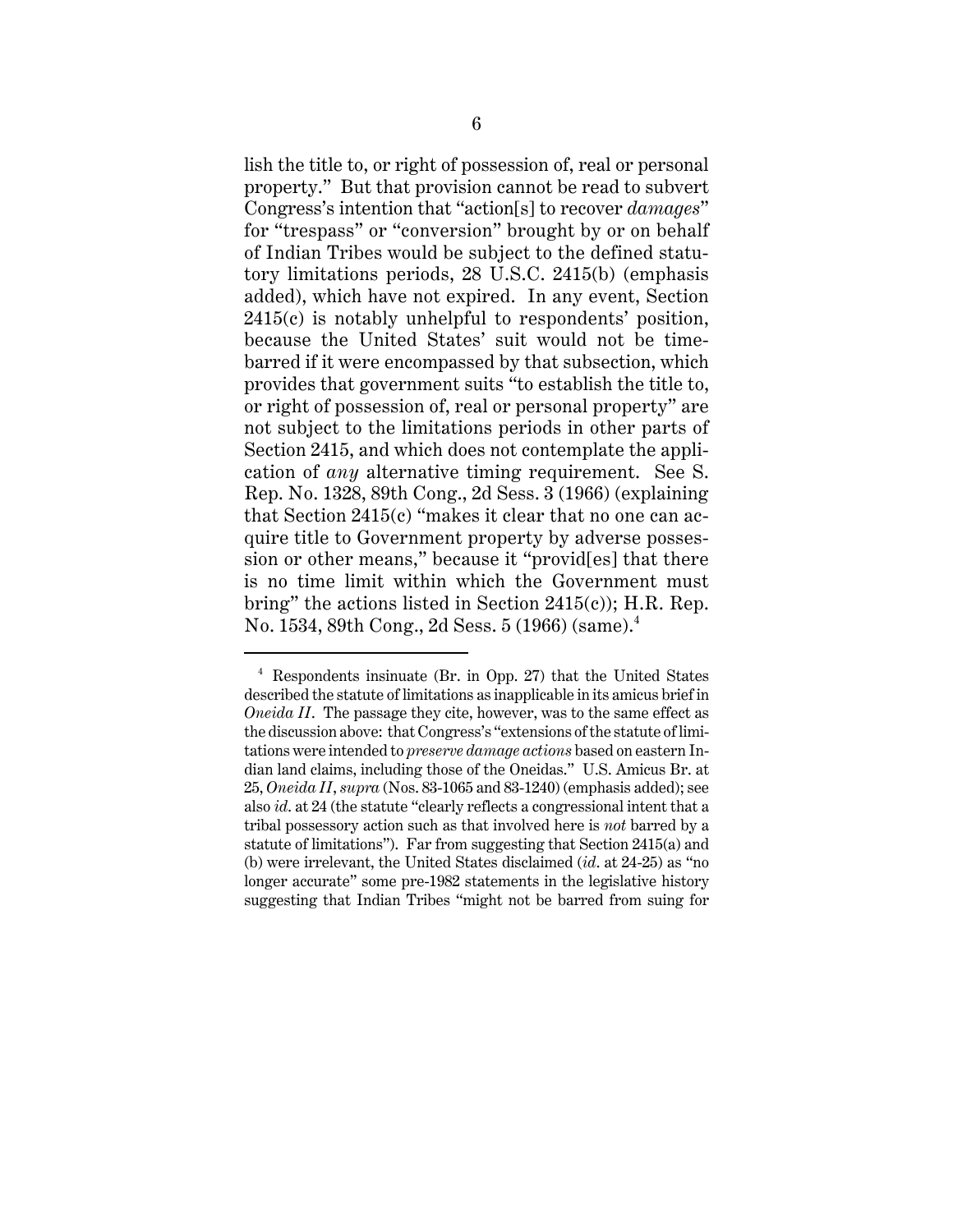By recognizing a novel, laches-based defense against a suit brought by the United States in its sovereign capacity, the court of appeals' decision transcends the context of Indian land claims. But allowing that decision to stand would be particularly unfortunate precisely because it arises in a context in which the United States "has charged itself with moral obligations of the highest responsibility and trust, obligations to the fulfillment of which the national honor has been committed." *Jicarilla Apache Nation*, 131 S. Ct. at 2324 (quotation marks and citations omitted).

As the Ninth Circuit observed in *Brooks* v. *Nez Perce County*, 670 F.2d 835 (1982)—a case which respondents do not acknowledge but which is irreconcilable with the decision below—when Congress extended the statute of limitations in 28 U.S.C. 2415, "it was aware that claims as old as 180 years might be protected and that extension of the statute would impose burdens on state and local governments." 670 F.2d at 837. Nevertheless, the Ninth Circuit explained, Congress concluded that "failure to extend the statute would result in inequities to Indians who would otherwise be deprived of rights due to delinquent and dilatory action by the government[.]" *Ibid.* (quotation marks and citation omitted).<sup>5</sup>

damages even *after* the United States is time-barred under 28 U.S.C.  $2415(a)$  and (b)."

<sup>5</sup> *Brooks* also noted that, although "laches [did] not bar the government's claim for damages," its delay in bringing suit could "be weighed by the district court in calculating damages." 670 F.2d at 837. The United States acknowledges that its delay may have an effect on the amount of any recovery here. See Pet. 22 n.7; see also Pet. App. 67a n.8 (Gershon, J., concurring in part and dissenting in part) (suggesting that equitable considerations could warrant a reduction in prejudgment interest); *Oneida II*, 470 U.S. at 253 n.27.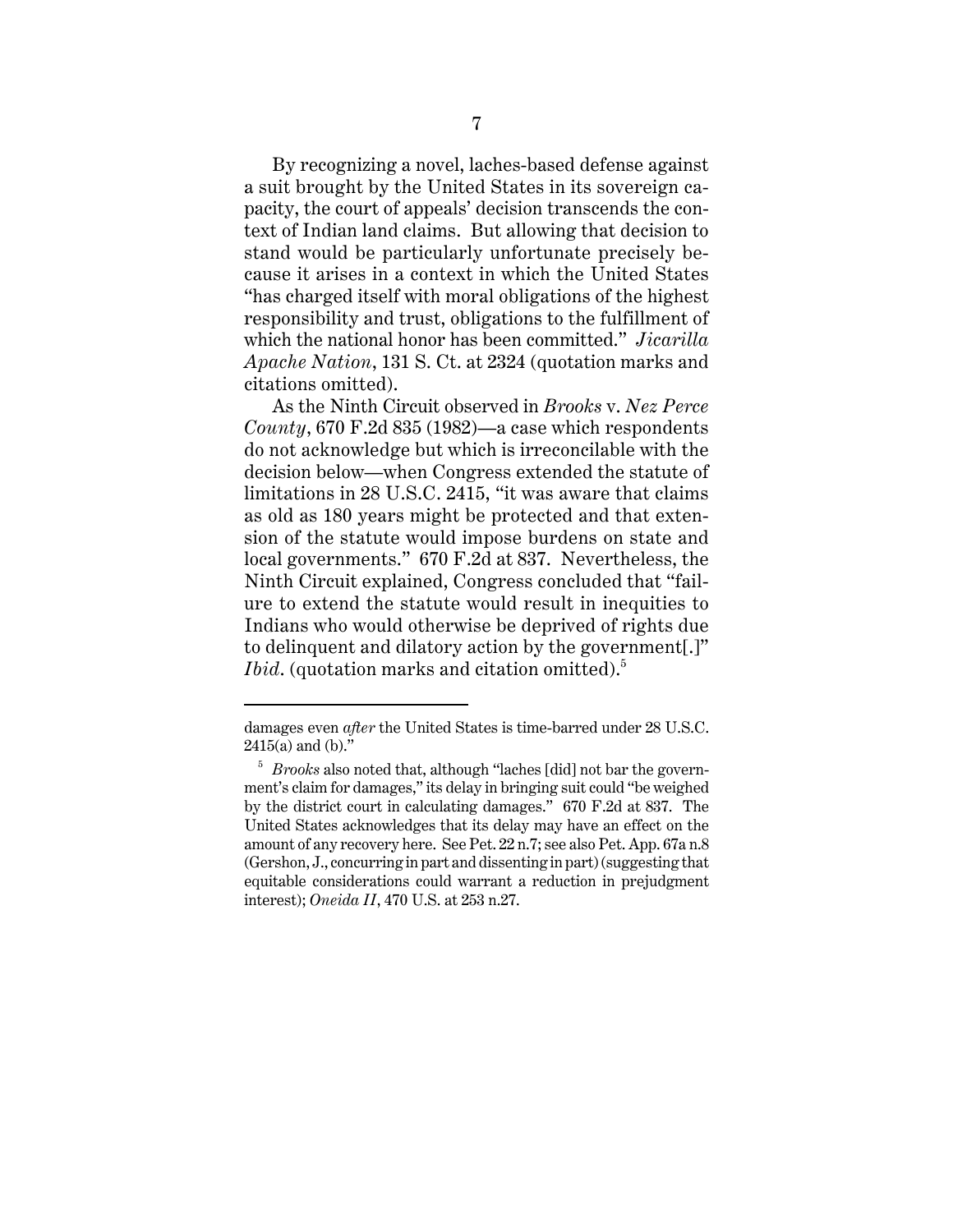This Court should not permit the court of appeals to reverse Congress's considered judgment in that regard.

## **B. The Court Of Appeals' Decision Conflicts With** *City Of Sherrill* **By Foreclosing Appropriate, Non-Disruptive Relief**

Respondents contend (Br. in Opp. 21) that dismissal of the United States' claim "follows from this Court's treatment of the claim in *[City of] Sherrill*." In fact, the court of appeals' decision is flatly inconsistent with the Court's decision in that case.

1. Respondents first err in collapsing the distinction between the viability of a claim and the viability of a particular remedy. Respondents contend that, if "ejectment and possession" are unavailable, so are "petitioners' requests for declaratory and monetary relief," because the latter remedies, like the former, would necessarily be based on the premise that the transactions that the United States and the Tribes "challenge were invalid in the first instance." Br. in Opp. 23. See Pet. App. 38a, 46a (court of appeals' conclusion that "any nonpossessory claim" in the United States' complaint "is based entirely on the Nonintercourse Act," and "necessarily requires a conclusion that title did *not* pass validly in the challenged land transactions, because the claim's premise is that the transactions violated the Nonintercourse Act"); *id*. at 47a ("adroit manipulation of the remedy sought will not rescue a claim").

But this Court squarely rejected such reasoning in *City of Sherrill* itself. The Court observed that there is a "fundamental" distinction "between a claim or substantive right and a remedy." 544 U.S. at 213 (quoting *Navajo Tribe of Indians* v. *New Mexico*, 809 F.2d 1455, 1467 (10th Cir. 1987)). Indeed, it quoted the district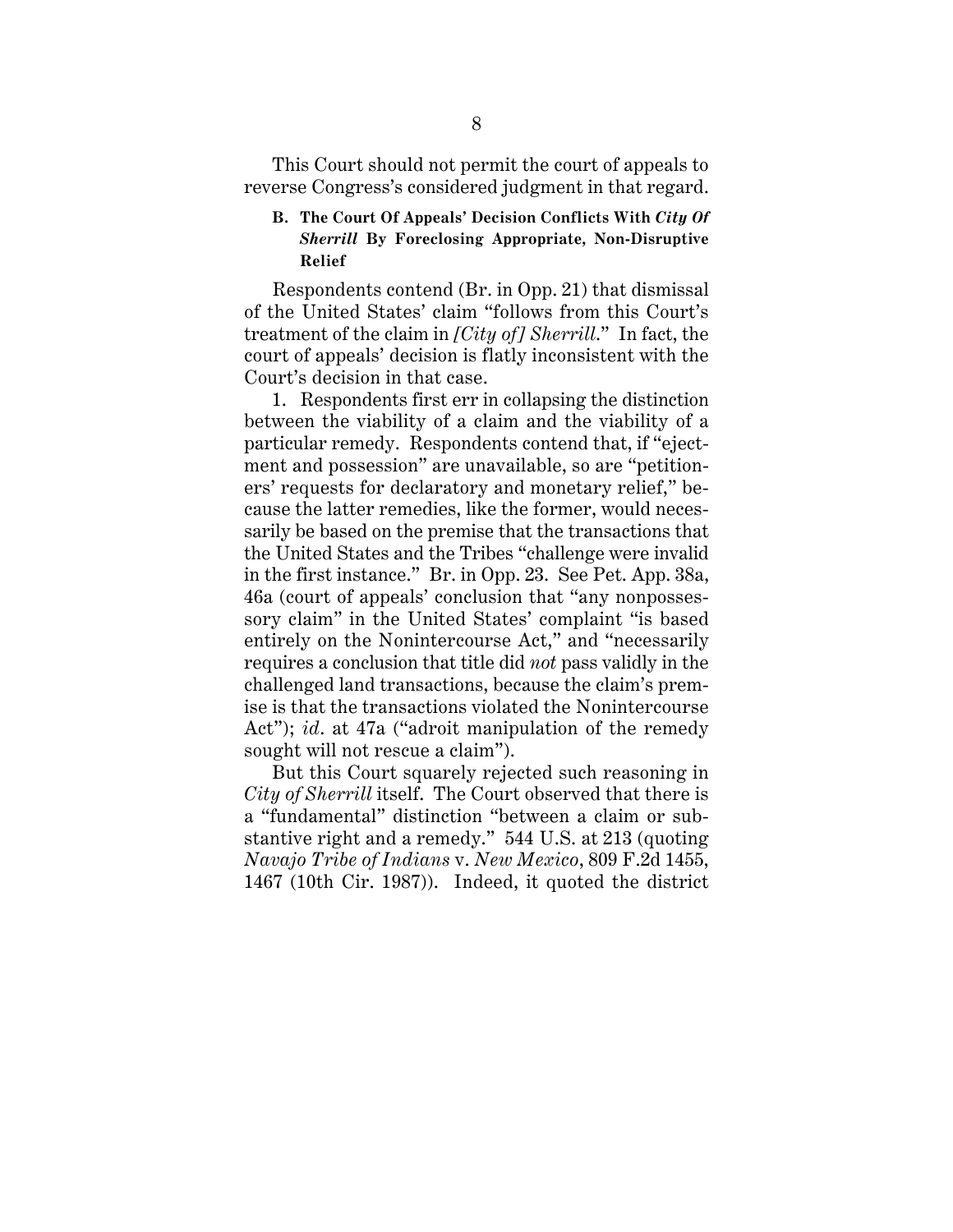court's opinion in this very case as authority for the "sharp distinction between the *existence* of a federal common law right to Indian homelands and how to *vindicate* that right." *Ibid*. (quoting Pet. App. 245a). And the Court endorsed the district court's "pragmatic approach," *id*. at 211 (quoting Pet. App. 251a), under which it refused to allow ejectment or monetary relief against private landowners while still recognizing that monetary relief could be available from the State, Pet. App. 253a-257a.

The Court's refusal in *City of Sherrill* to "disturb [the] holding in *Oneida II*" (544 U.S. at 221) further demonstrates the critical distinction between a claim that a statute has been violated and the form of relief that a plaintiff seeks. The claim that this Court countenanced in *Oneida II*, which sought damages, depended entirely on establishing "unlawful possession." *Oneida II*, 470 U.S. at 233; see also *City of Sherrill*, 544 U.S. at 208 (explaining that the Oneidas' earlier suit "alleged that the cession of 100,000 acres to New York State in 1795 \* \* \* violated the Nonintercourse Act and thus did not terminate the Oneidas' right to possession"). The decision below, however, concluded that, under *City of Sherrill*, a claim of unlawful possession would be too "disruptive of justified societal interests" to survive, "*regardless of the particular remedy sought*." Pet. App. 44a (emphasis added); see also Br. in Opp. 17 ("damages in lieu of ejectment are barred because ejectment is barred"). If that were true, then *City of Sherrill* could not have left *Oneida II*'s holding "[un]disturb[ed]" simply because "damages" were at issue in one case but not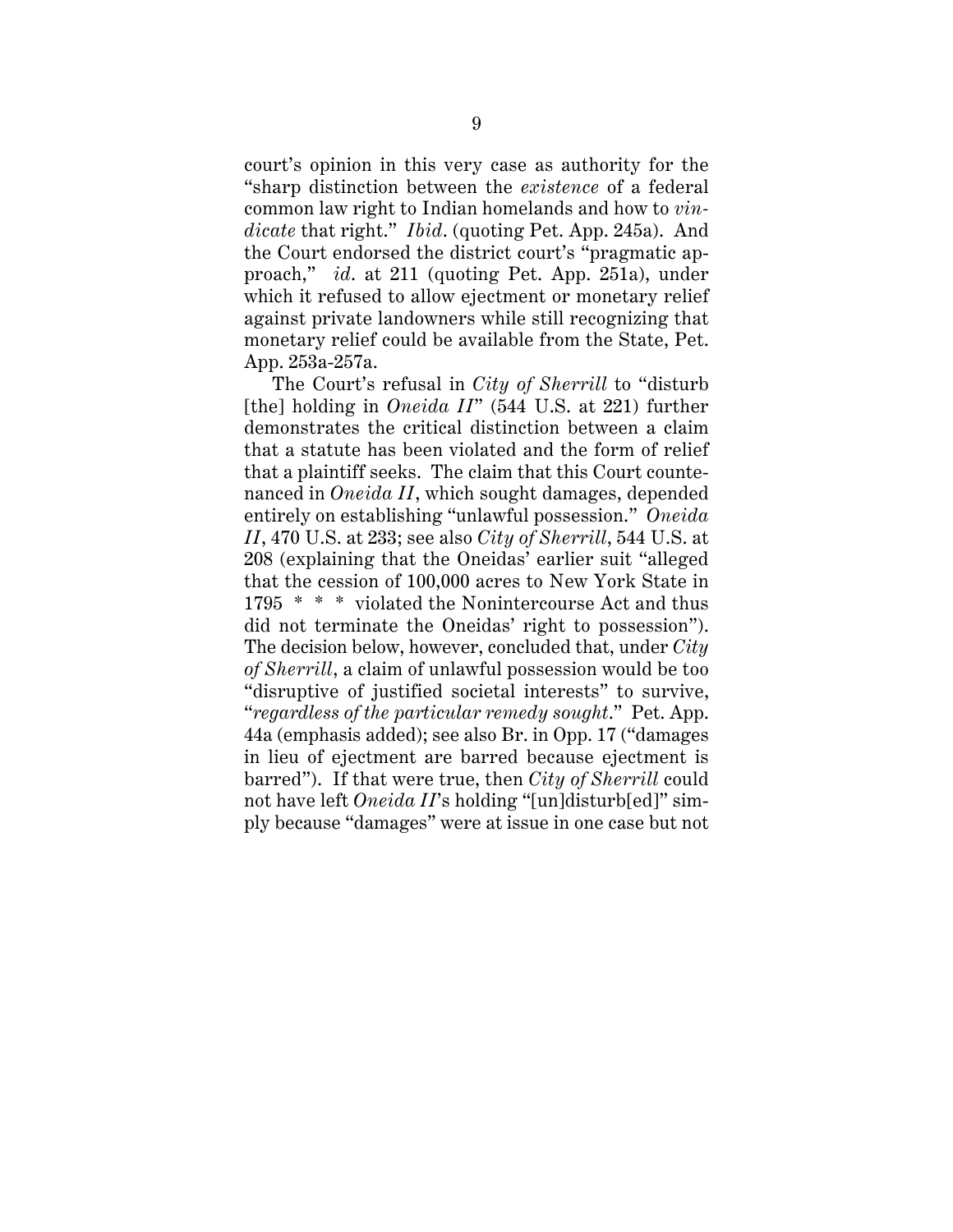the other. 544 U.S. at 221. This Court clearly believed that the nature of the remedy was important.<sup>6</sup>

2. Another fundamental mistake in respondents' view of *City of Sherrill* is their conclusion (Br. in Opp. 24) that "[a]ny award of damages [here] would be extremely disruptive." In fact, as the United States explains in its petition (at 23-25), *City of Sherrill* described the disruptive nature of the remedy sought there—a disruption in "the governance of central New York's counties and towns," 544 U.S. at 202—by contrasting it with other cases (including this one) in which the United States, the Oneidas, or other Tribes sought "money damages only," *id*. at 213, or were allowed to recover only money damages when the passage of time or other events had made it "impracticab[le]" to return land to Indian control. *Id*. at 219; see also *Yankton Sioux Tribe of Indians* v. *United States*, 272 U.S. 351, 357 (1926); *United States* v. *Minnesota*, 270 U.S. 181, 215 (1926); *Felix* v. *Patrick*, 145 U.S. 317, 334 (1892).

Respondents speculate (Br. in Opp. 24) that even monetary relief would be disruptive because any ruling "that these ancient transactions were unlawful \* \* \* could jeopardize local mortgages and inhibit investment in local real estate and businesses." Were that true, that effect should have followed from the test case, in which, more than 25 years ago, this Court allowed the Oneidas to pursue "their claim to be compensated 'for violation

 $6$  Respondents contend (Br. in Opp. 25-26) that "the holdings of *Oneida II* and *[City of] Sherrill* stand side-by-side," because *Oneida II* had not expressly "consider[ed] whether the Oneidas' claim is barred by laches." But respondents disregard the *reason* the Court gave for not disturbing *Oneida II*: it was because *City of Sherrill* raised no "question of damages," 544 U.S. at 221, which *Oneida II* had allowed, not because *Oneida II* had failed to definitively rule on laches.